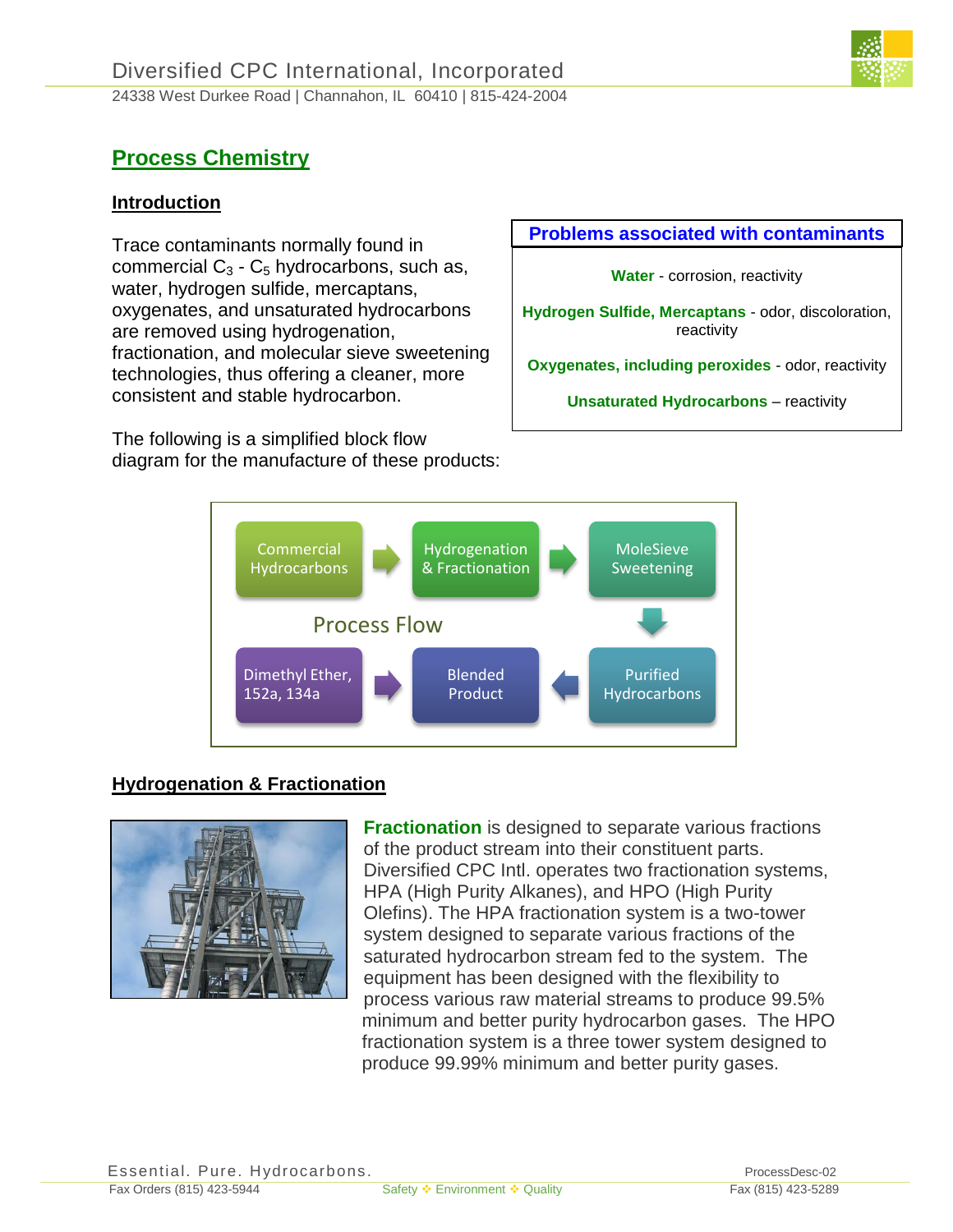

Hydrogenation removes objectionable materials by selectively reacting sulfur and oxygen containing compounds with hydrogen and by saturating olefinic hydrocarbons.

The chemistry of the hydro treating process is essentially that of a selective hydrogenation in the presence of excess hydrogen over a catalyst at elevated temperatures and pressure. Olefin saturation is promoted by the catalyst to a low equilibrium level that depends upon excess hydrogen concentrations and temperature. LP Gas is heated, processed top to bottom over a fixed bed vapor phase catalyst and cooled before molecular sieve sweetening occurs.

Due to the severe reducing atmosphere, the hydrogenation reaction also converts all sulfur species to hydrogen sulfide, and all oxygenates, including tertiary Butyl Hydroperoxide to water.

Both hydrogen sulfide and water are easily removed during the molecular sieve processes.





Tertiary Butyl Hydroperoxide (TBHP) and tertiary Butyl alcohol (TBA) can slowly form in bulk tanks or cylinders containing isobutane. When TBHP concentrations increase to about 1 to 5 ppm, its characteristic bleach odor can be detected. It has been proved to accrete slowly in these tanks, but the rate of growth increases with temperature, and rising oxygen (air), isobutylene, and moisture contents.

TBHP is formed by the reaction of isobutane or isobutylene, a free radical (•OH, •Cl, etc.), oxygen, and moisture. The hydroxyl radical, •OH, is present in the atmosphere and may be introduced into bulk containers through hoses during liquid transfer.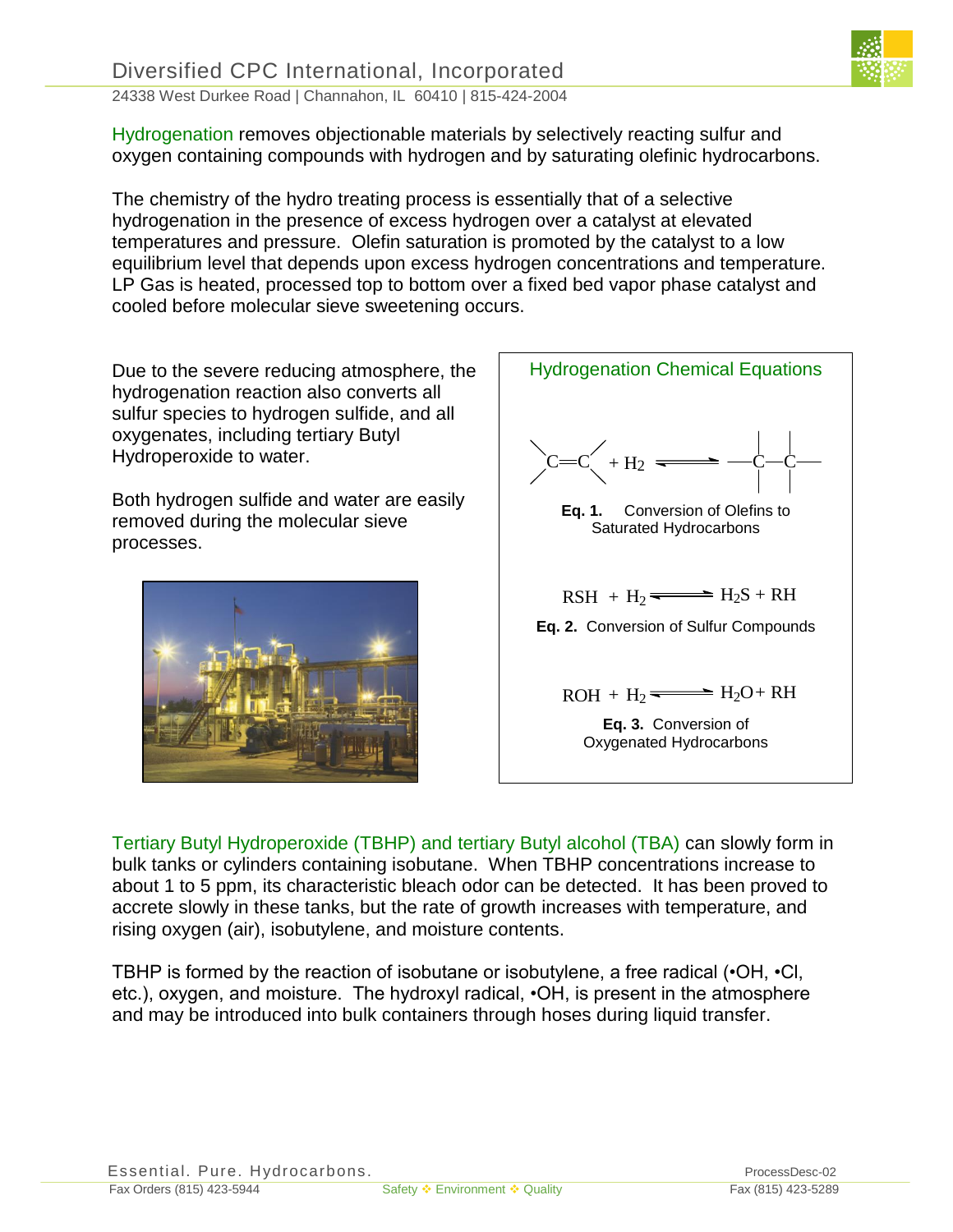The chlorine radical, •Cl, may be present in containers that previously contained chlorinated hydrocarbons, such as Freon 12. It is also postulated that the rust covered interior of containers serves as a catalyst, forming traces of hydrogen peroxide and ephemeral hydrogen, •H.



As with all free radical additions, this reaction is self-propagating and is only terminated when free radicals combine with each other or are removed from the reaction mixture.

TBHP forms most rapidly in containers when there is relatively little liquid present. This provides a larger reaction surface above the liquid level, as well as less dilution. Higher concentrations of TBHP are found in containers contaminated with isobutylene, since the hydroxyl radical preferentially attacks the double bond. Higher concentrations are also found in containers that are infrequently used or refilled. Finally, the production rate of TBHP is greater in warm summer weather than during other seasons of the year.

Traces of tertiary Butyl Alcohol (TBA) may be found in storage containers contaminated with TBHP, since TBHP may be hydrolyzed by water or other alcohols.

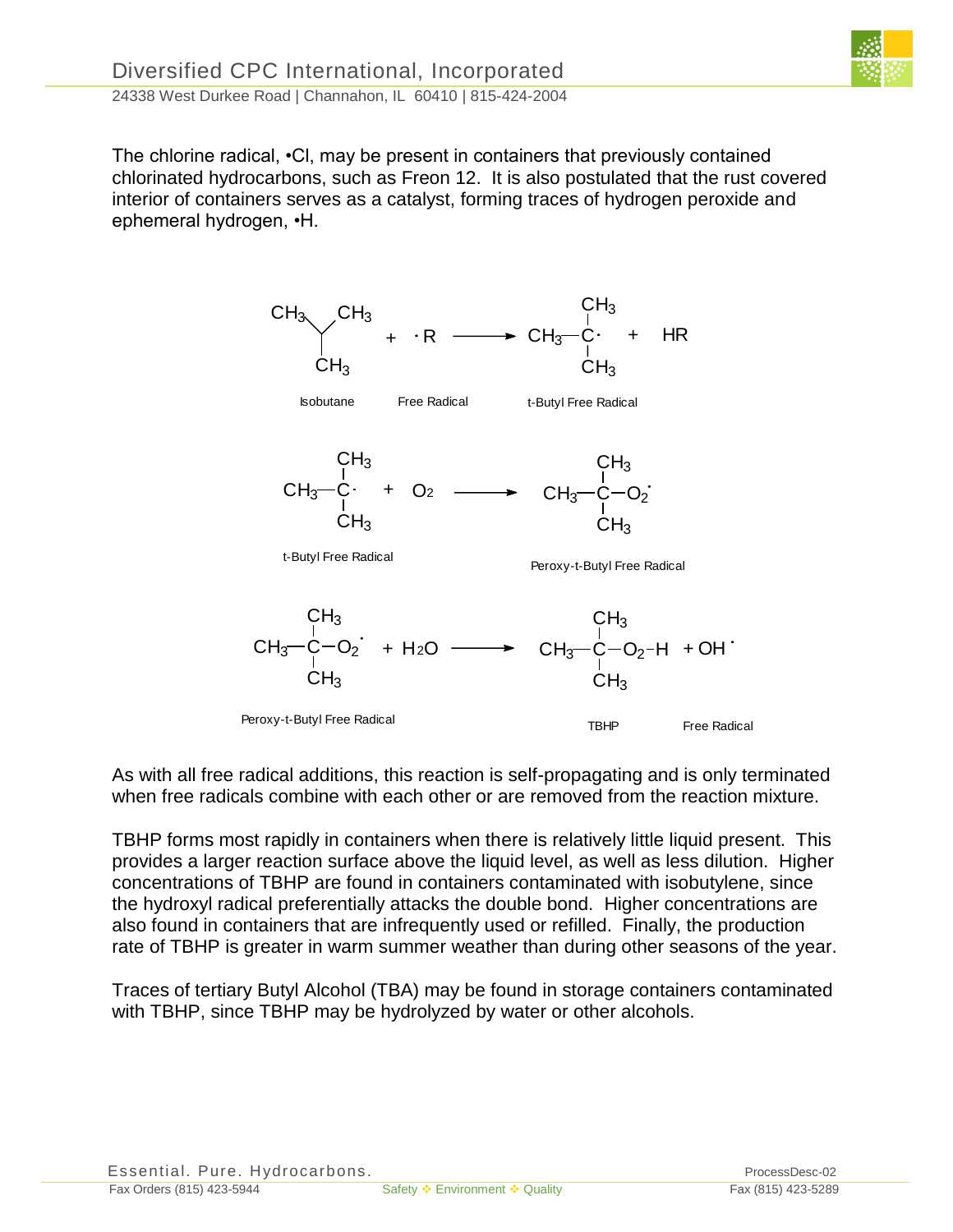#### **Molecular Sieve Sweetening**

Molecular sieves have been used by the gas processing for many years. They are used to dry and purify (remove odor, sweeten) hydrocarbon feed stocks.

Molecular sieves are a complex of elements and compounds such as aluminum, silicon, oxygen, and sodium or similar elements combined together to form a stable ceramic crystalline structure containing precisely controlled openings or pores. They work because, like magnets, molecular sieves attract certain types of molecules.

Trace contaminants normally found in commercial grade hydrocarbons, such as water, hydrogen sulfide, mercaptans, oxygenates, and unsaturated hydrocarbons have positive and negative electrical poles. These polar molecules are attracted to molecular sieves. In contrast, nonpolar molecules, those of ethane and propane

for example, are much more weakly attracted. Material is sweetened by processing the product bottom to top over a liquid phase fixed bed of molecular sieve.

At ambient temperatures, molecular sieves have a high capacity for the strongly attracted compounds like water, hydrogen sulfide, mercaptans, etc. At high temperatures, however, the capacity is much lower. For this reason, when molecular sieves become saturated (spent) the adsorbed compounds can be driven off at elevated temperatures using a purified gas stream. This process is called regeneration. Regeneration is accomplished by passing heated gas top to bottom over a vapor phase fixed bed of spent molecular sieve.

After heating, the molecular sieve is cooled down before returning the sieve to service.

Molecular sieve sweetening has limited capacity for the removal of unsaturated hydrocarbons. To insure the consistency, stability, and purity of the product, hydrogenation is required.

#### **Blending**

Once purified, our products can be blended to meet customer specifications. Products are blended directly into Tank Cars, Tank Trucks, or Cylinders utilizing a specialized system of piping, manifolds, meters, and controls.